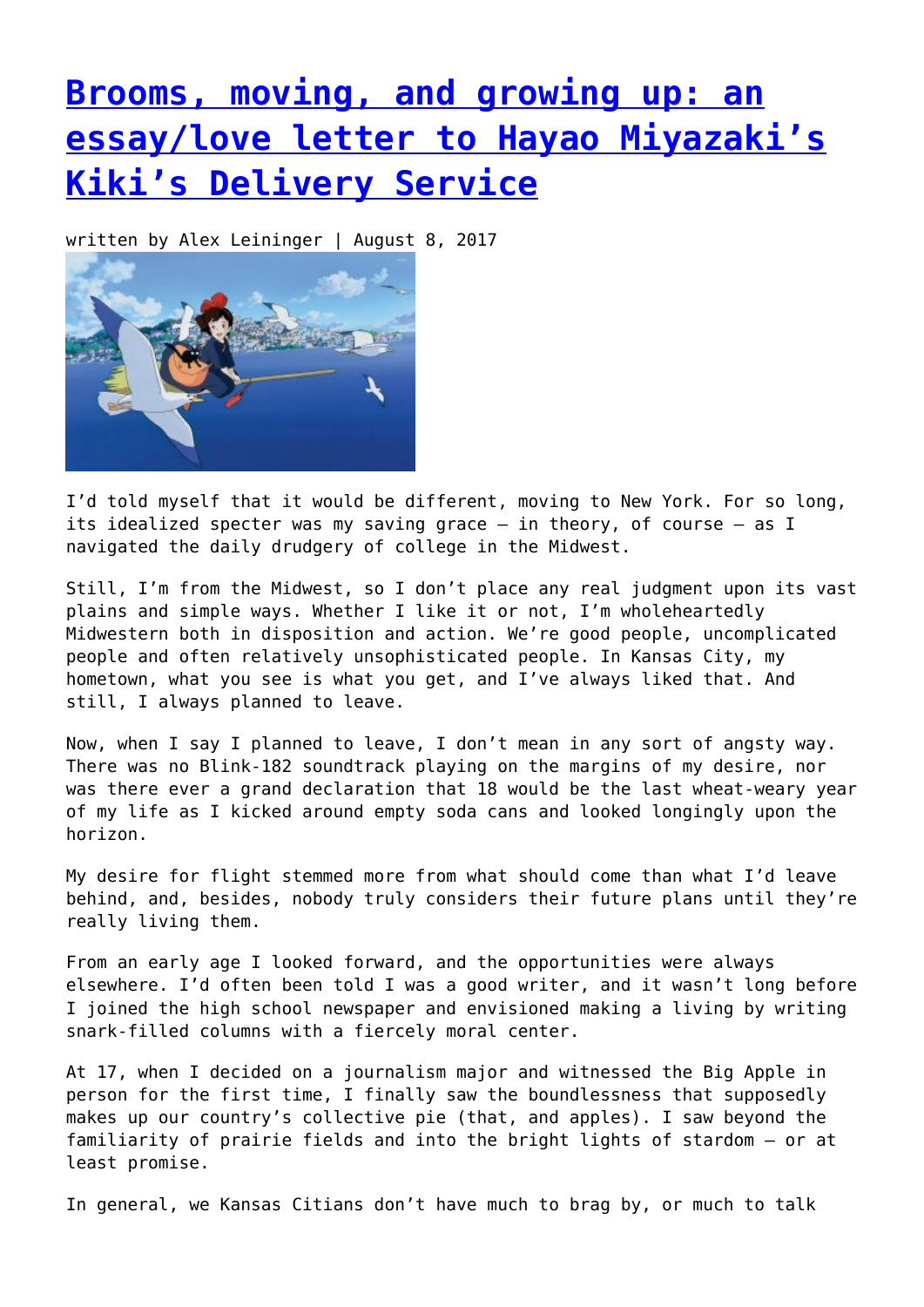about, really, other than our own endearing simplicity. It's probably true to say that we enjoy a high quality of life, even if its only because we're safe from the big show.

Growing up, my community's biggest claim to fame was Paul Rudd, who graduated from our high school. If you want to understand the heart of the Midwest on a more nationally relatable scale, look first to this goober. To this day, we Vikings savor Paul Rudd's phantom company knowing very well that other kids in New York or Los Angeles grew up with Tom Cruise's eerily symmetrical smile by their side, watching Channing Tatum do CrossFit through the blinds in their kitchen as RuPaul sashays off in the distance. We wear our irrelevance on our sleeves and pray that it comes off as charming or down-to-earth.

What's more is that a childhood in the heartland is one devoid of many harsh American stereotypes. With our flat, affectless accents and Blue Man Group fixations, we're neither the image of the worker nor the image of the aristocrat (although of course there are both, even here). We're the punch lines of Fargo and the decidedly Dorothy-esque, despite the fact that North Dakota is a far drive from Kansas and that the Kansas in the Wizard of Oz is a view of the state one sees only in the west, presumably on their way to Colorado for weed or literally any other reason.

All said, it's where my story starts. It's the basis of my perceptions and home to my most knee-jerk presumptions and judgments. To eventually move to a coast, as someone looking for a career in journalism is wont to do, was to forfeit the simplistic for the extravagant.

After graduating from journalism school, I look for opportunities wherever I could find them. After some time I was hired, mercifully, as an intern by someone who decided to give me a chance.

Off I went to Atlanta.

\* \* \*

When Kiki, a young witch, leaves home with her benevolent feline familiar as per the Broomstick Code, she feels more excited than anything. She's much younger than most are when they leave home, and so world-weariness is notably absent, leaving place instead for an unabashed joy.

The Broomstick Code of "Kiki's Delivery Service" mandates that all witches leave home on their  $13<sup>th</sup>$  birthday to spend a year alone and, hopefully, find their true purpose. Kiki greets this task with an endearing bubbliness while her cat, Jiji, provides adult cynicism in her place, protecting her from the too-good-to-be-trues and illuminating her innocent youth by contrast. Jiji's comedic relief is more measured than others in the sidekick canon – whereas Patrick Star or Chewbacca might simplify a scene, Jiji grounds it. Of course he can't keep Kiki from flying off when she pleases, but it's enough that he cares enough to try.

When the pair runs into a snobbish older witch en route to their new home, Kiki reacts more with curiosity than envy. In Kiki's eyes, her elder's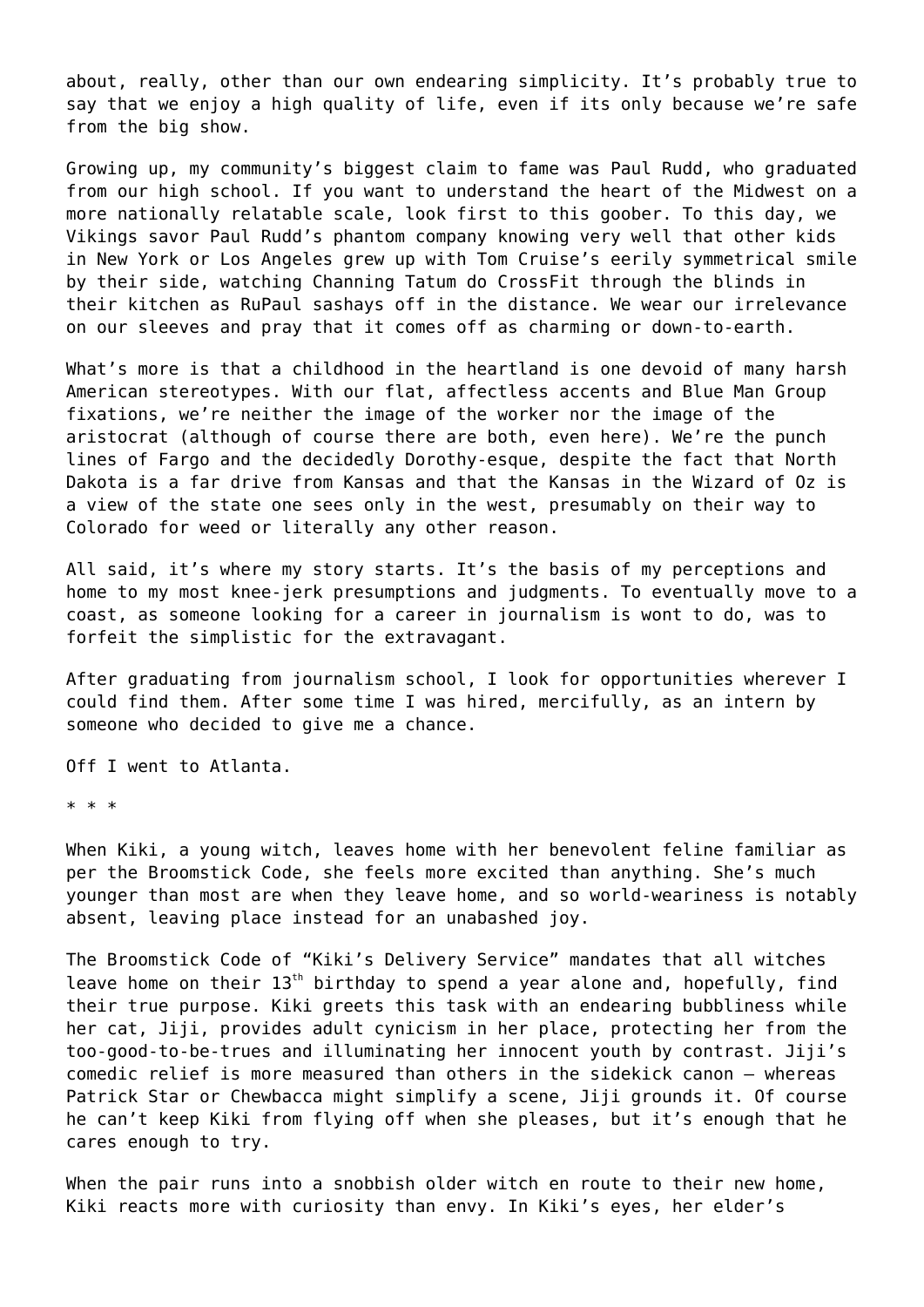experience has transformed her into the exemplar of prime witchcraft. The older witch sits with springboard posture upon an immaculately balanced broomstick, her words drenched with disdain for the younger witch's ignorance.

But we wonder, as viewers, just what it is that the older witch has. Is it worth it to gain something when you've lost the ability or the conviction to enjoy it? Should we be so eager to trade in our blissful ignorance for success?

In many ways, "Kiki's Delivery Service" is the perfect poster child for Hayao Miyazaki's animation empire, Studio Ghibli. Released in 1989, just a year after the smashing success of "My Neighbor Totoro", "Delivery Service" lives inside one of life's most interesting chasms. Charming and safe for children yet engaging and cerebral enough for parents, the film straddles youth and adulthood in a way that has since become the specialty of great animation.

The Broomstick Code to which Kiki abides is a familiar trope to readers of adventure fiction; a similar call to action uproots Harry Potter from his miserable home and sends him on a journey to save the wizarding world. It's a smart plot device because it's both far more exciting than the real thing. For us, it's a wonderful escape from the drudgery of growing up in a world that loses more and more magic each year.

And so it goes – Kiki's true purpose awaits her, but first she just needs to get the hang of riding a broom.

\* \* \*

I moved to Atlanta at the end of the summer. I'd been to the city about two years before on a school trip, making the tourist rounds and becoming acquainted with the city's historic reputation.

The drive from Kansas City to Atlanta is long and dull, and unless you're looking for a tour of the rural Midwest and South, it's a route you're better off without. But for my dad, my 1998 Buick Century and me, the trip was suffused with tension and joy. My young adulthood was at its ripest hour, and the opportunity to prove myself at one of America's largest media organizations was suddenly within my grasp.

Know this: Atlanta is very different than New York. It's a big city but a sprawling one, with insufficient public transportation that tries and fails to alleviate traffic. That's the city's calling card – traffic – and I remember clearly, on the very first night in town, circling our hotel, desperately searching for a parking spot and a place to rest our weary heads.

I'd only been guaranteed three months in Atlanta with my internship, and so I opted for a short-term stay at a rooming house close to my work. The cast of characters varied, with some older folks, some younger folks and some onenighters who'd skedaddle just as soon as they'd come.

For the first month in Atlanta, I was fragile and lonely, eager to meet other interns and prove myself as more than just a cheaply dressed coffee machine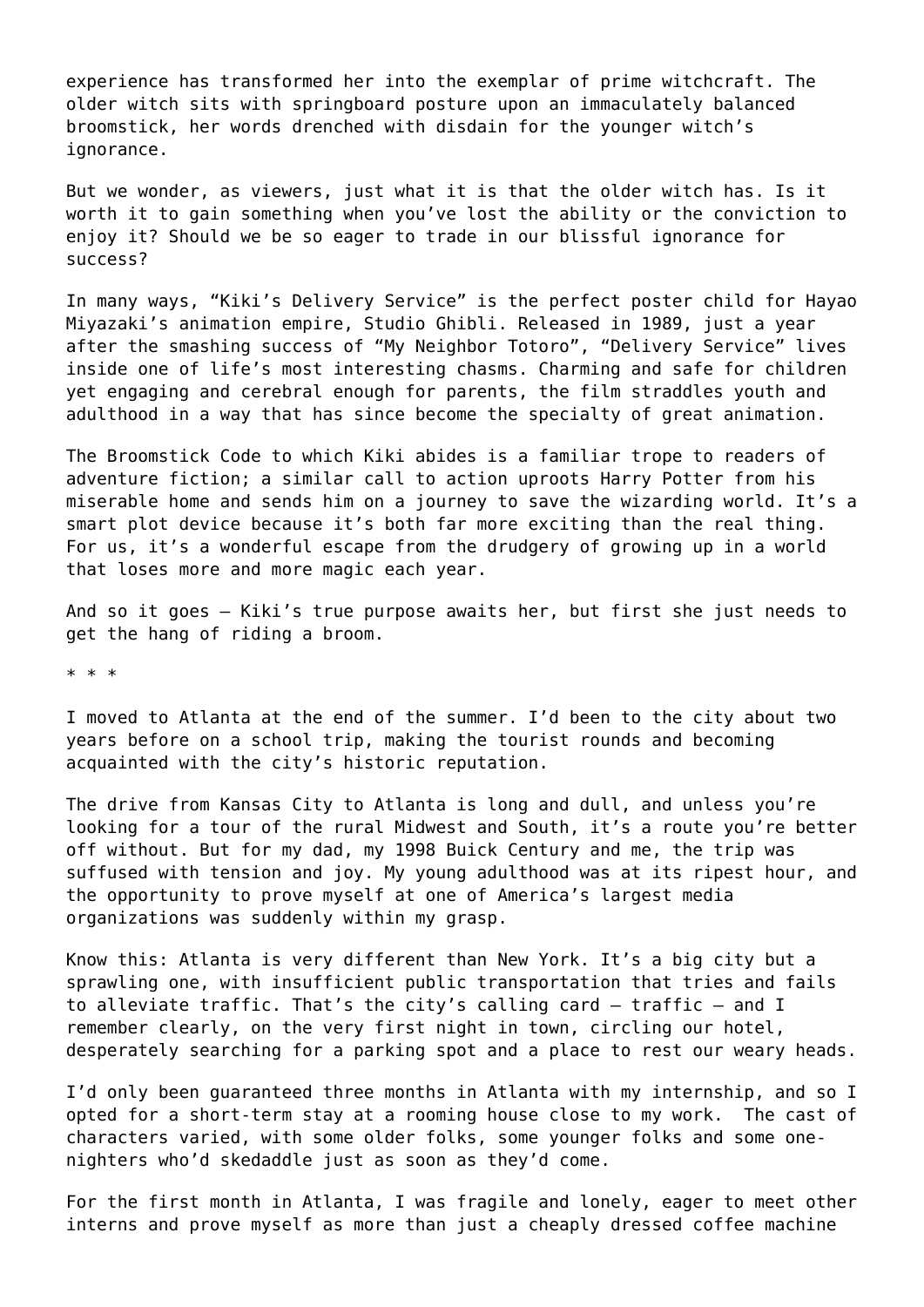in lieu of Anne Hathaway. Having come to the South without any social network, I hastily organized a few get-togethers but mostly just watched the latest season of "It's Always Sunny in Philadelphia" in my shoebox of a room.

Once I settled into my new country-fried home, I met some local friends, who made fun of my pronunciation of "sriracha" but accompanied me on trips to the forests in northern Georgia. And I began settling into my new workplace, finding an outlet for my writing where I'd never expected to.

After the three-month internship was up, my bosses elected to extend my stay through the holiday season. At this point I was torn, obviously looking for any opportunity where I could find it but sad about not getting more than a week back home for Christmas. I stayed the extra month before learning they didn't have the money to offer me any sort of real employment.

In a flurry of applications come January, I fantasized once again about New York. Atlanta was a lovely experience but decidedly not for me, its roads ill matched to my rampant impatience and, by extension, dangerous to me, other drivers and my antique of a car.

One week before the end, just as the possibility of joblessness was rearing its dreadful head once again, I applied to a job in New York and was hired in less than a week. And so, the very next week, I was there.

\* \* \*

After a long, wild broomstick ride, Kiki and Jiji reach a busy port city very different from their hometown. True to their personalities, Kiki is overjoyed and Jiji is skeptical. Their entrance is quite memorable; not only is she a witch (which the city hasn't seen in years, according to the old man in the clocktower), but she loses control of her broomstick and weaves in and out of the crowds before miraculously landing unharmed in the street.

Now inside city limits, Kiki realizes that she needs to find a place to stay for the night before she can even consider her future. A boy her age named Tombo, who is impressed with her ability to fly and noticeably undeterred follows her around. She subsequently meets Osono, the jovial owner of a bakery, who agrees to let Kiki stay in her guest room if she helps out at the shop. Ah, finally: a purpose.

Thus begins the young witch's eponymous delivery service, although at first she's truly not very good at it. On her first delivery, she collides with a gust of wind and loses a toy cat near a horde of angry birds. Luckily, the toy looks identical to Jiji, who is willing (or more accurately, forced) to act as placeholder until the real thing is retrieved.

If anything, it's Kiki's mistakes that instigate her new friendships and ultimate victories. If her contagious effervescence leads us to believe that nothing will, or should, come between her and a sense of purpose, the film does nothing but challenge that notion. But it's precisely the fact that Kiki's goal takes time, effort and failure that makes her eventual success so rewarding.